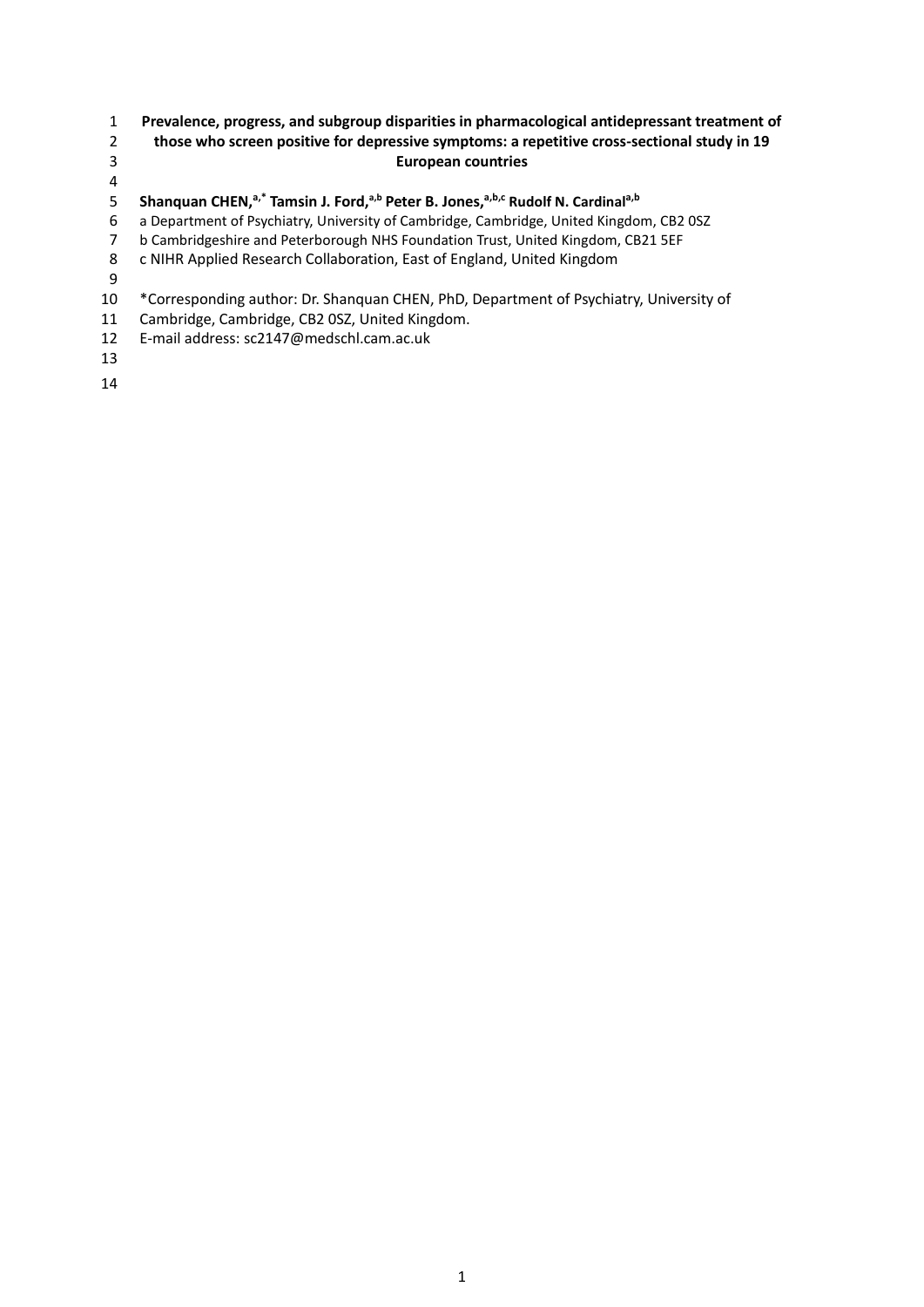# **Summary**

## **Background**

The European Mental Health Action Plan (EMHAP) 2013–2020 promoted community-based mental

health services. One potential success indicator is the provision of antidepressant medication to

those needing it.

## **Methods**

Public data from two surveys (Health Survey for England, UK; Survey of Health, Ageing and

Retirement in Europe) covered 19 European countries across EMHAP phases one (2011–2015) and

two (2015–2018). People screening positive for depressive symptoms by self-report were included.

The primary outcome was antidepressant use: using country-specific weighted regression models,

we estimated temporal trends and subgroup disparities in antidepressant receipt, with secondary

analysis by country-level measures including healthcare expenditure.

## **Findings**

 Across 37,250 participants, after controlling for age, sex, wealth, and physical disability, antidepressant use (amongst those screening positive) increased significantly in 14/19 countries with the smallest increase being in Slovenia (adjusted OR[AOR] for trend=1.68[1.20-2.36]) and the highest increase being in Germany (AOR for trend=10.07[7.54-13.46]) and Austria (AOR for trend=10.07[7.32-13.74]). The overall proportion using antidepressants was positively associated with national health expenditure (coefficient=5.43[1.62-9.25]), but not with gross national income per capita or the number of psychiatrists, general practitioners, or psychiatric hospital beds. In 15/19 countries, antidepressants were used less by ≥65-year-olds than 50–64-year-olds, with the smallest differential reported in Luxembourg (AOR=0.70[0.49, 0.98]) and the highest in Germany (AOR=0.28[0.21, 0.37]); this disparity widened in 12/15 countries. Men used antidepressants less than women in 8/19 countries, across phases. In 13/19 countries, people with physical disability were more likely to receive antidepressants, with the smallest gap in Italy (AOR=1.42[1.12-1.80]) and the largest in Israel (AOR=2.34[1.46-3.74]); this disparity narrowed in 5/13 countries. Disparity by wealth was found in 8/19 countries, but its temporal trend varied.

# **Interpretation**

 Usage of antidepressants by those with depressive symptoms has increased, with wide variation between countries and subgroups. Disparities across age, sex, and disability should prompt further

- research.
- 

# **Funding**

Medical Research Council (grants MC\_PC\_17213 and MR/W014386/1), UK National Institute for

 Health Research (NIHR) Applied Research Collaboration (ARC) East of England, NIHR Cambridge Biomedical Research Centre (BRC-1215-20014).

**Keywords:** depression; antidepressants; disparity; European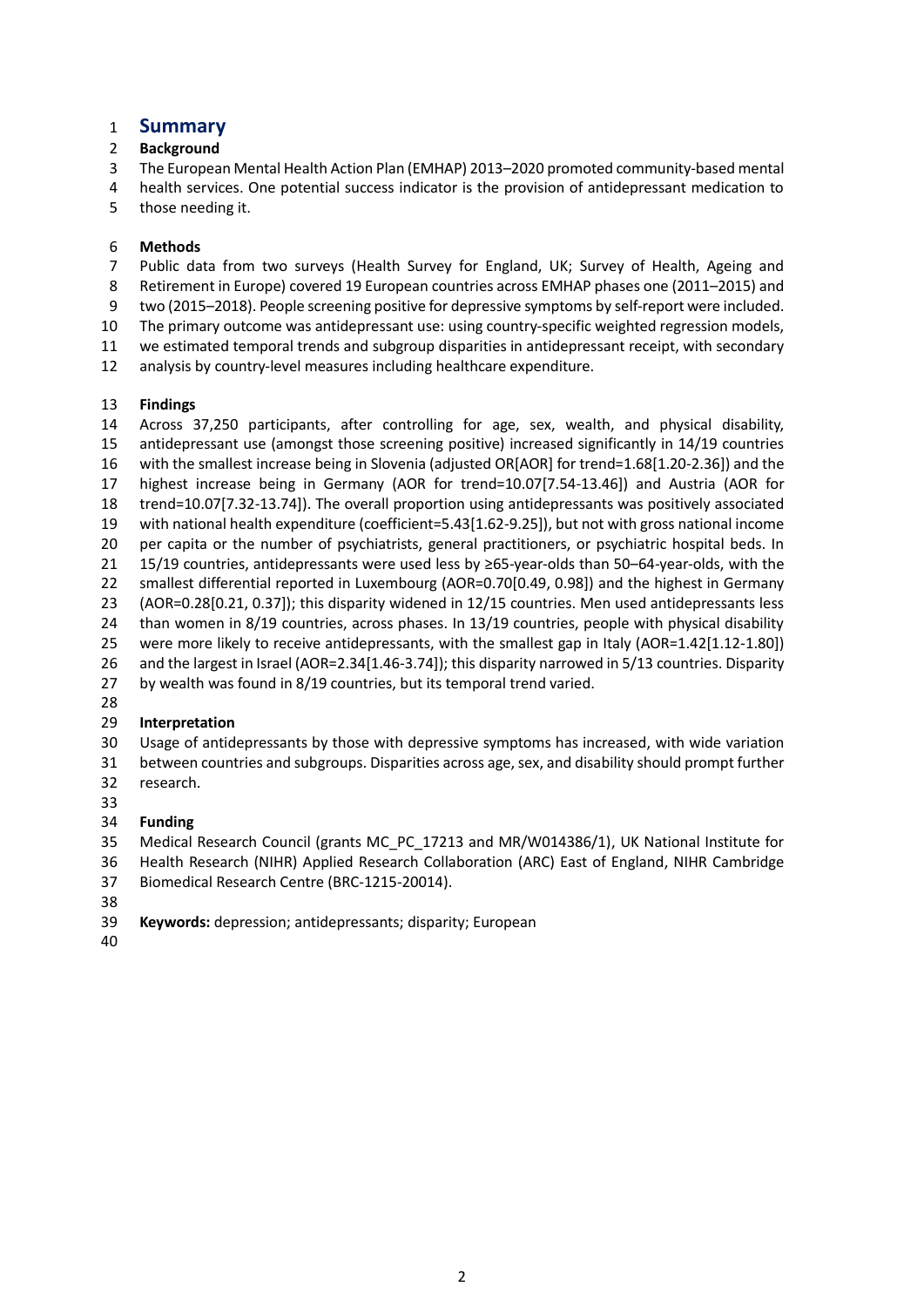### **Research in context**

### **Evidence before this study**

 We conducted a literature search in PubMed and Web of Science for papers published before 10 September 2021, using the terms '("depression" OR "depressive") AND ("antidepressant" OR "medicine" OR "drug")'. The search terms were restricted to title and abstract. There were no language restrictions. Mental disorders are one of the top public health challenges in the World Health Organization (WHO) European Region, affecting about 25% of the population in a lifetime. Concerted efforts were adopted by European countries to enable community-based mental health services to be accessible to all groups in the population. Some studies have evaluated antidepressant usage among European countries before the European Mental Health Action Plan (EMHAP, 2013–2020), finding an increasing trend during 2007–2011, with women and the elderly having the highest usage of antidepressants. In addition, between-country variability in antidepressant consumption was found to be correlated with pharmaceutical expenditure, number of general practitioners, healthcare spending, and public attitudes towards mental illness. 2020 marked the end of the EMHAP, but no subsequent study has examined changes in treatment and what is still to be achieved.

#### **Added value of this study**

 This is the first study to assess usage of antidepressants by those who screen positive for depressive symptoms following the end of the EMHAP. Using repetitive cross-sectional population-based datasets covering 19 countries (with participants aged 50+ for 18 countries and 13+ for one country), we found significant increases in usage of antidepressants by people screening positive for depressive symptoms. Among those screening positive, the mean percentage receiving antidepressants increased from 24.5% to 38.7% from the first phase (2011–2015) to the second (2015–2018). There was wide variation between countries, with the lowest prescription rate in Estonia (13.5%) and highest prescription rate in Austria (81.3%) during the second phase. Salient subgroup disparities were found for sex, age (≥65 versus 50–64), and physical disability. Across phases, the age disparity widened, the sex disparity persisted, and the physical disability disparity narrowed. Disparity by wealth status was inconsistent and variable. We also examined antidepressant receipt in relation to five country-level measures of affordability and availability of resources, and found that the percentage receiving antidepressants was positively associated with national health expenditure, but not with measures of affordability/availability of resources. An increase in antidepressant usage was associated with a decrease in psychiatric inpatient beds, but not with changes in four other country-level factors.

#### **Implications of all the available evidence**

 Our findings suggest that characteristics other than clinical need influence access to, or usage of, antidepressants for those who screen positive for depressive symptoms. Non-pharmacological treatments of depression are also available, and this may represent an important factor in determining the observed differences in antidepressant use. Commissioners, practitioners, and policy makers could use our findings as one starting point to investigate and improve appropriate access to mental health treatments in their regions.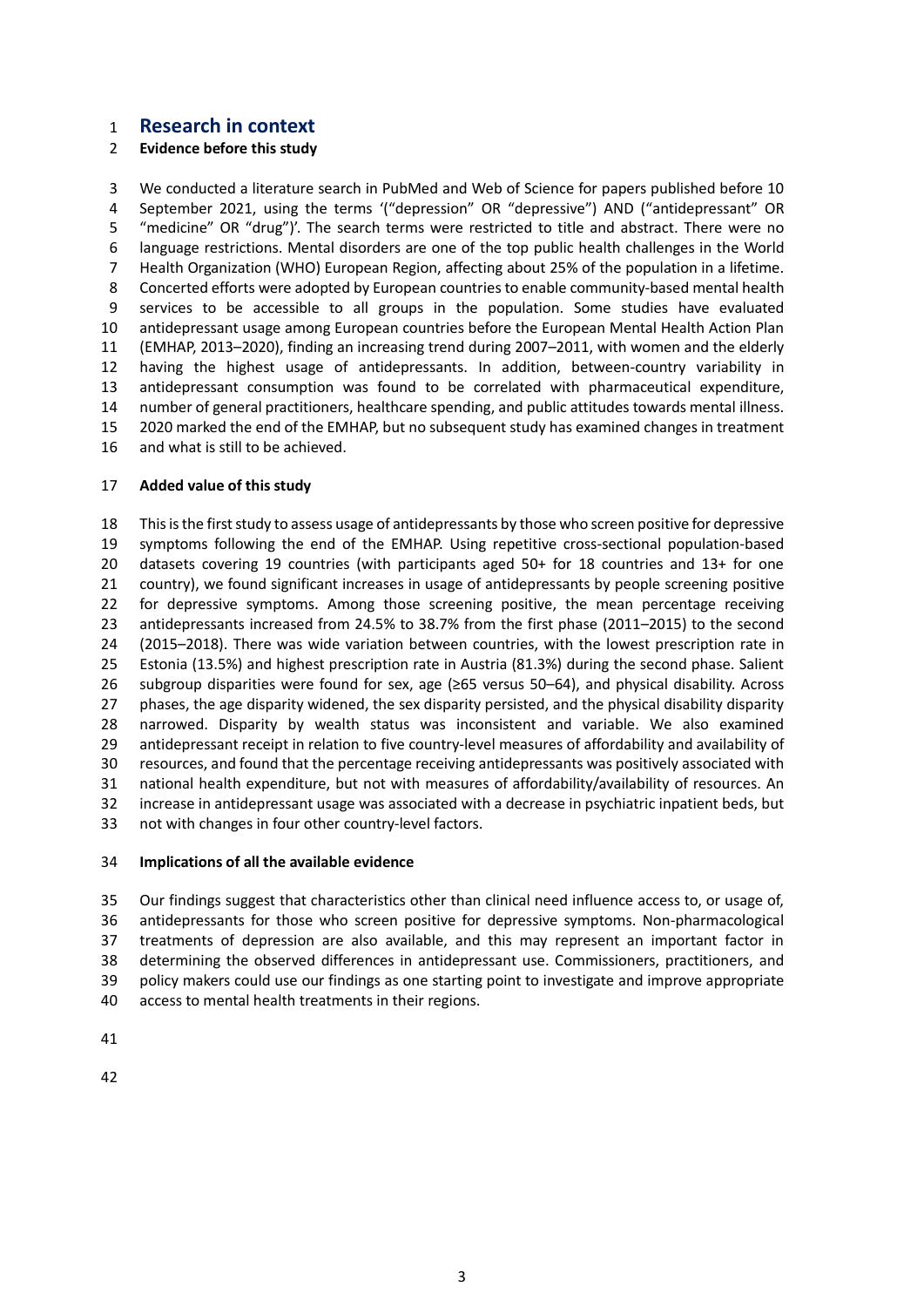## **Introduction**

 Mental disorders are one of the top public health challenges in the World Health Organization 3 (WHO) European Region, affecting about 25% of the population in a lifetime<sup>1</sup>. One of the aims of the WHO's European Mental Health Action Plan (EMHAP) 2013–2020 was to enable community-5 based mental health services to be accessible to all groups in the population<sup>1</sup>. Following the end of this plan, timely evaluation is required to measure changes and establish where action is still needed.

 Access to pharmacological treatment for mental disorder is a significant part of community-based 9 mental health services<sup>2</sup>. For instance, antidepressants are effective in around 60–70% of individuals with moderate to severe depression, and can be prescribed by non-specialist health 11 professionals (e.g. general practitioners) with training<sup>3</sup>. Psychopharmacological medicines are part of the WHO List of Essential Medicines; their availability and accessibility is a core mental health 13 indicator for a health system<sup>3</sup>.

 Some studies had evaluated antidepressant usage among European countries before the EMHAP, finding an increasing trend during 2007–2011, with women and the elderly having the highest 16 levels of antidepressant use<sup>4,5</sup>. In addition, between-country variability in antidepressant consumption was found to be correlated with pharmaceutical expenditure, number of general 18 practitioners, healthcare spending, and public attitudes towards mental illness<sup>4,5</sup>. However, to our knowledge, no corresponding study has followed the completion of the EMHAP.

 Our primary aim was to evaluate temporal trends in pharmacological treatment of individuals who screened positive for depressive symptoms in 19 European countries (a subset of member states 22 of the WHO Regional Office for Europe) after the EMHAP, by age, sex, wealth status, and physical disability. The second aim was to examine the percentage receiving antidepressants in relation to five country-level measures of affordability and availability of healthcare resources.

# **Methods**

### **Study design and participants**

27 We used publicly available data from two surveys: the Health Survey for England (HSE) in the UK<sup>6</sup>, 28 and the Survey of Health, Ageing and Retirement in Europe (SHARE) for another 18 countries<sup>7</sup>. In brief, the HSE is an annual population-based survey of people aged 13 or over in England, UK, which uses stratified multistage probability sampling to produce nationally representative estimates of the English population. SHARE is a biennial multi-nationally representative individual survey of people aged 50 or over, with centrally standardized methods across its participating countries for the explicit purpose of cross-country comparison. SHARE participants are sampled based on probability selection methods; sample frames (mostly population registers) are chosen in accordance with the best available frame resources in the country to achieve full probability 36 sampling, though there are small variations in sampling frames<sup>7,8</sup>. In both surveys, participants 37 were interviewed by trained personnel using computer-assisted interviewing<sup>6,7</sup>. Items included sociodemographic characteristics (age, sex, and wealth status), activities of daily living (ADL), a measure of depressive symptoms, and use of antidepressants. Differences between HSE and SHARE include: (1) a single country within a study (HSE) versus multiple countries (SHARE); (2) age range: HSE includes both adults (16+) and children (0–15) but only children aged 13+ are 42 interviewed directly<sup>9</sup>, while the age range is 50+ in SHARE<sup>10</sup>; (3) a sample of people in private residential addresses (HSE) versus people in private residences ± people living in institutions (SHARE, varying by country); (4) repeated resampling with facilities for further longitudinal linkage (HSE) versus longitudinal re-interviewing plus sample refreshment (SHARE); (5) interviewer visit then nurse visit (HSE) versus interviewer only (SHARE); (6) the measure of depressive symptoms used (see below); (7) whether medication usage was recorded by a nurse (HSE) or self-recalled by 48 participants (SHARE) (see below); (8) the wealth measure (see below)<sup>11,12</sup>. Detailed descriptions of HSE and SHARE, including the sampling methods, quality control procedures, and data collection,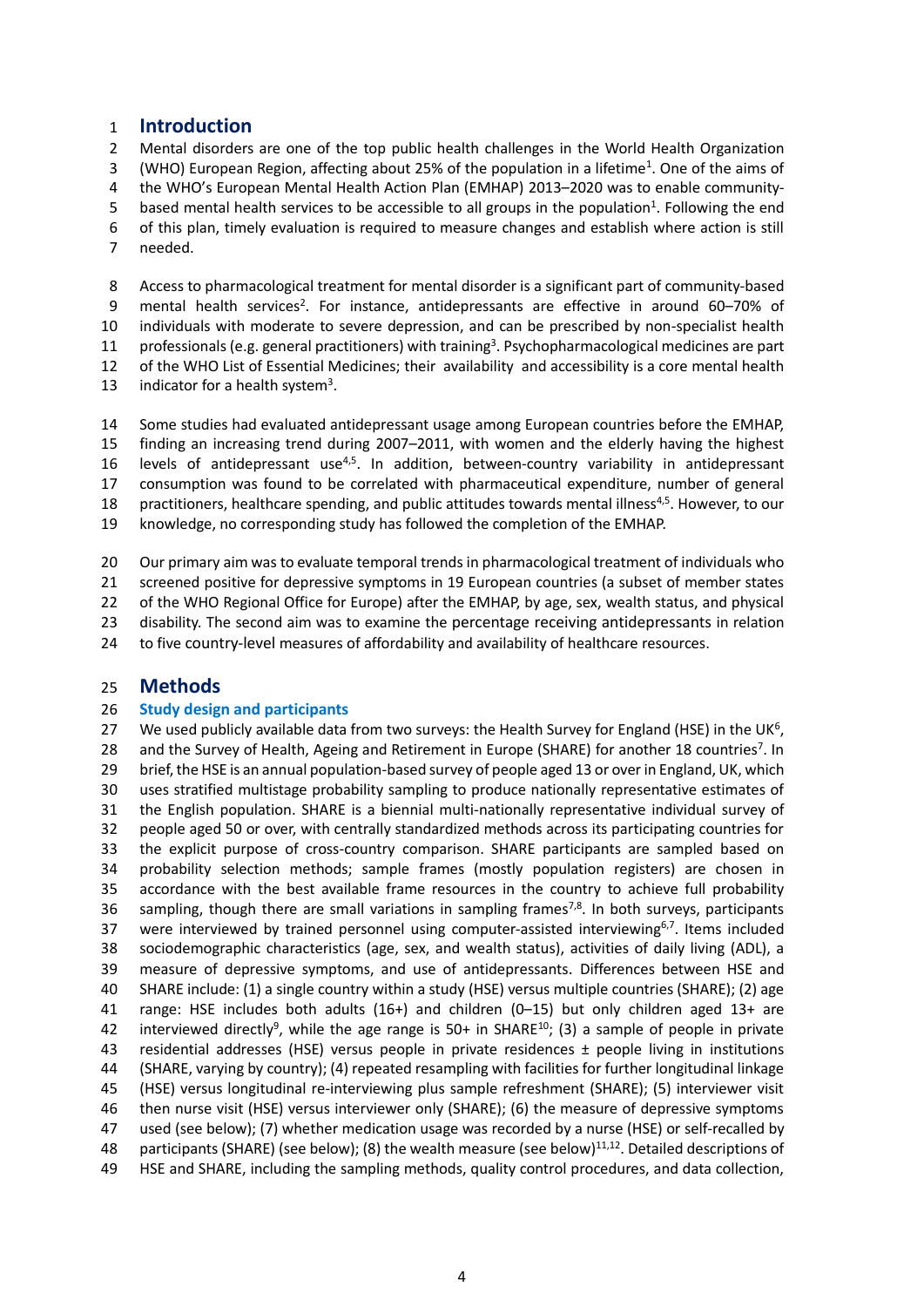1 can be found elsewhere $^{10,11,13,14}$ .

 The data collected by SHARE in each wave that was required for our analysis did not cover all countries and ages. We included the available data nearest to the relevant implementation times of the EMHAP. We excluded data collected by SHARE in 2020, in view of the unusual influence that 5 the COVID-19 pandemic is likely to have had on both services and data collection<sup>15,16</sup>. We retrieved data from HSE and earlier versions of SHARE, covering 19 European countries, with a first (or start) phase of 2011–2015 and a second (or end) phase of 2015–2018.

 Our analysis only included participants scoring above established clinical cut-offs for depressive symptoms. The instrument used by HSE was the 12-item General Health Questionnaire (GHQ-12), which rates concentration, sleep loss, sense of contribution, decision-making capability, strain, overcoming difficulties, enjoyment/anhedonia, problem-facing, low mood, loss of 12 confidence, worthlessness, and happiness<sup>17</sup>, via 12 questions each scored 0–1, with a cut-off point 13 for 'caseness' of 4/12<sup>6</sup>. The instrument used by SHARE was the EURO-D scale, validated to measure depressive symptoms; this consists of 12 dichotomous items indicating the presence or absence of depressed mood, pessimism, death wish, guilt, irritability, tearfulness, fatigue, sleep disturbance, loss of interest, loss of appetite, reduced ability to concentrate, and loss of capacity to enjoy things 17 over the preceding month, with a screening cut-off point of  $4/12<sup>7</sup>$ . We took these thresholds as reflecting screening positive for depressive symptoms, accepting the caveats and limitations that self-report scales entail, with both false positives and false negatives with respect to a diagnosis of 20 depression $^{18}$ .

 Further details, including a flowchart of population selection and lists of the countries included and the years covered in this study, are provided in the **Supplementary Materials**.

 The data are publicly available. The use of secondary de-identified data made this study exempt from institutional review board review. Participants in the original studies gave informed consent and each study was approved by a relevant ethics body: for HSE, the London Medical Research 26 Ethics Council and/or local Research Ethics Councils prior to each annual data collection cycle<sup>6,9</sup>; for SHARE, the Ethics Council of the Max Planck Society plus ethics committees in participating 28 countries<sup>19</sup>.

### **Outcomes of interest**

 **Utilization of antidepressants (yes vs no)**, noted by a nurse in HSE based on the participants' 31 prescription records and the medications they were taking<sup>6</sup>, or self-recalled by participants in SHARE<sup>8</sup>. In HSE, participants were asked if they were taking any medications prescribed for them by a doctor or nurse; if so, they were asked to show the medications to the assessing nurse, who 34 classified them according to British National Formulary (BNF) sub-sections<sup>20</sup>; the definition of "antidepressant medications" included tricyclic and related antidepressant drugs, monoamine oxidase inhibitors, selective serotonin re-uptake inhibitors, and other antidepressant drugs (BNF 37 section 4.3, "antidepressant drugs")<sup>21</sup>. In SHARE, participants were asked to indicate whether they 38 were taking "drugs for anxiety or depression", "at least once a week"<sup>8</sup>.

#### **Other variables**

 **Wealth status (categorical variable with five levels)**. The wealth measure in HSE was the 2015 UK Index of Multiple Deprivation (IMD). The IMD, which is calculated for a small geographical area of residence (a national census Lower Layer Super Output Area, mean population 1500), is the official measure of relative deprivation in England, and incorporates seven domains: income, employment, health and disability, education, barriers to housing and services, living environment and education, 45 and crime<sup>22</sup>. (A potential weakness of IMD is that individual household income may differ from the mean level of wealth/deprivation associated with this small geographical area; a potential strength is its multi-domain nature. HSE collects direct household income directly but the data are provided in categorical format prohibiting the calculation of quintiles.) The wealth measure in SHARE was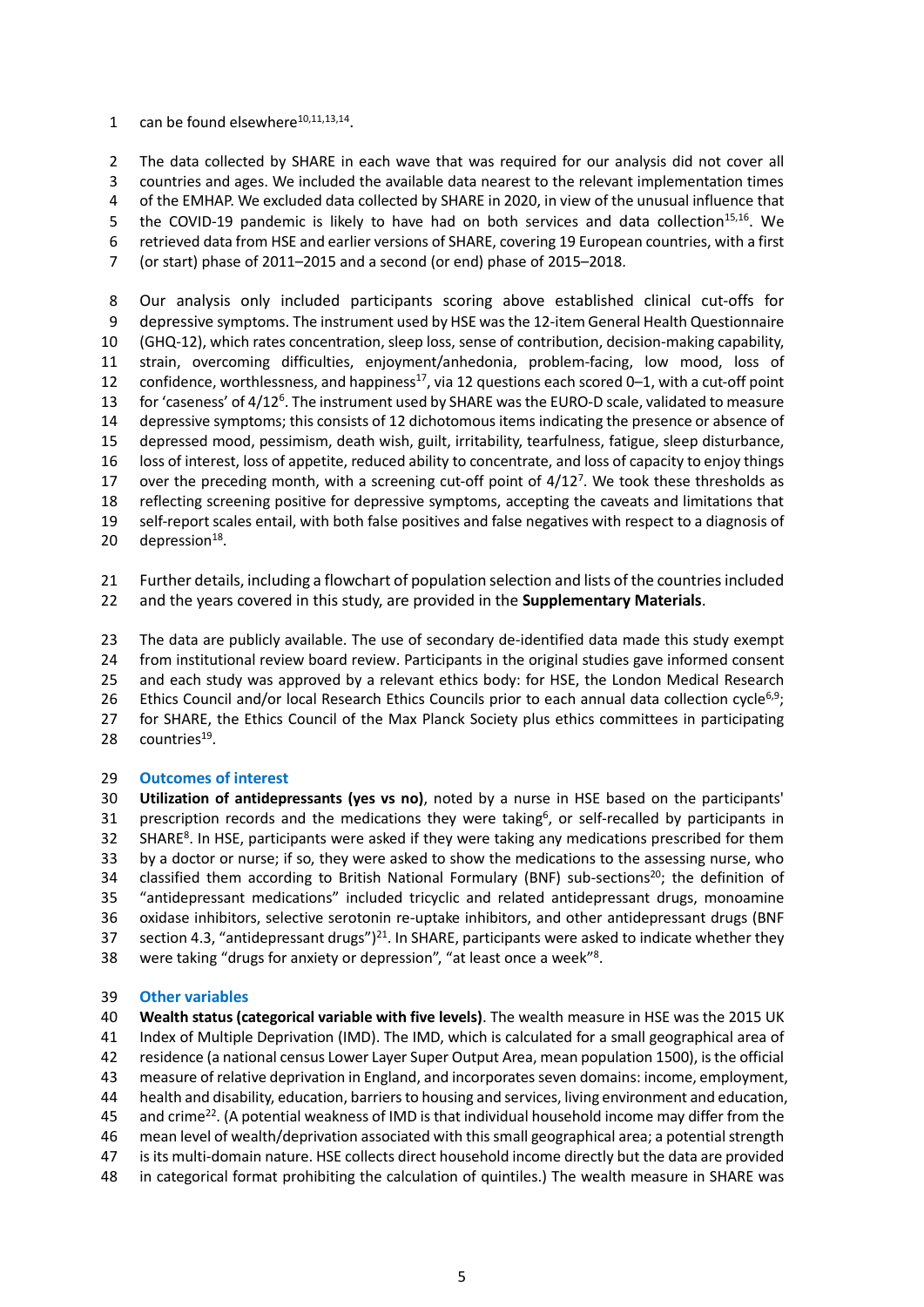self-reported gross total household income. Both were divided into five quintiles for analysis, with

- quintiles calculated within each country and across all survey participants (including those not
- screening positive for depressive symptoms); we took the lowest quintile as the reference category.

 **Physical disability (yes vs no).** Disability was assessed by six basic ADLs (such as getting out of bed and walking across a room) and nine "instrumental" ADLs (such as shopping for groceries and 6 preparing a hot meal)<sup>23</sup>. Participants who responded positively to one or more items (indicating

7 difficulty) were defined as having a physical disability<sup>23</sup>.

 **Country-level measures.** We extracted data on five measures of affordability and availability of resources for services from Eurostat, the statistical office run by the European Commission and the 10 official provider of statistics at European level<sup>24</sup>. These were (1) gross national income per capita (GNI, in US\$1000), (2) public expenditure on health as a percentage of GDP, (3) psychiatrists per 100,000 inhabitants, (4) general practitioners (GPs) per 100,000 inhabitants, and (5) psychiatric care beds in hospitals per 100,000 inhabitants (being, along with the number of psychiatrists, a potential indirect measure of resources in community psychiatric care).

### **Statistical analysis**

 Data were analysed for each country separately. This makes within-country comparisons (analyses of changes over time) robust to any between-country or between-survey differences between survey methods (as summarized above), since survey methods were consistent for any given country over time. Repeated cross-sectional sampling is a standard method for measuring 20 changes<sup>25,26</sup>, including for the assessment of trends relating to depression based on screening  $\pm$  tools<sup>27</sup>. Survey weighting was used to adjust for the complex survey design, including the unequal 22 probability of selection, clustering, and stratification, to make estimates representative of each country. The weight values were provided directly in the HSE and SHARE datasets. Details of how 24 the weights were calculated can be found elsewhere $^{13,14}$ .

 To estimate temporal trends, we fitted country-specific weighted logistic regression models (one model per country), with antidepressant receipt as the dependent variable and phase (start phase [reference] vs. end phase) as the predictor, whilst controlling for age, sex, wealth status, and disability. To estimate subgroup disparity, we added the interaction term between the relevant subgroup variable and phase.

 We explored further the association of the percentage receiving antidepressants with five country-level factors relating to the affordability and availability of health care resources. We used linear regression with the percentage receiving antidepressants as the outcome and these country-level factors as predictors. We also explored associations between the change in antidepressant use and changes in these measures during the period studied. If all countries used different methods, comparison of absolute values across countries would be impossible and comparison of changes would require the assumption that methodological differences did not affect rates of change across countries. However, cross-country comparison is fully supported by the standardized methods used by SHARE, though there are caveats with regard to HSE/SHARE (UK/other country) cross-comparison (discussed in detail later). Cross-country comparison using SHARE data is an established technique and several studies have addressed other cross-country 41 questions in the domain of depressive symptoms using this data source<sup>7,28,29</sup>.

 The data are complete except for the wealth variable, which had 615 (1.7%) records with missing values. For wealth, we imputed data by using multiple imputations with chained equations and 44 generated five imputed data sets to reduce bias and maintain power.

 We used R version 3.6.0. We report two-tailed P values and 95% confidence intervals (CIs) throughout. P<.05 was considered statistically significant. Results are reported following the STROBE checklist for cohort studies.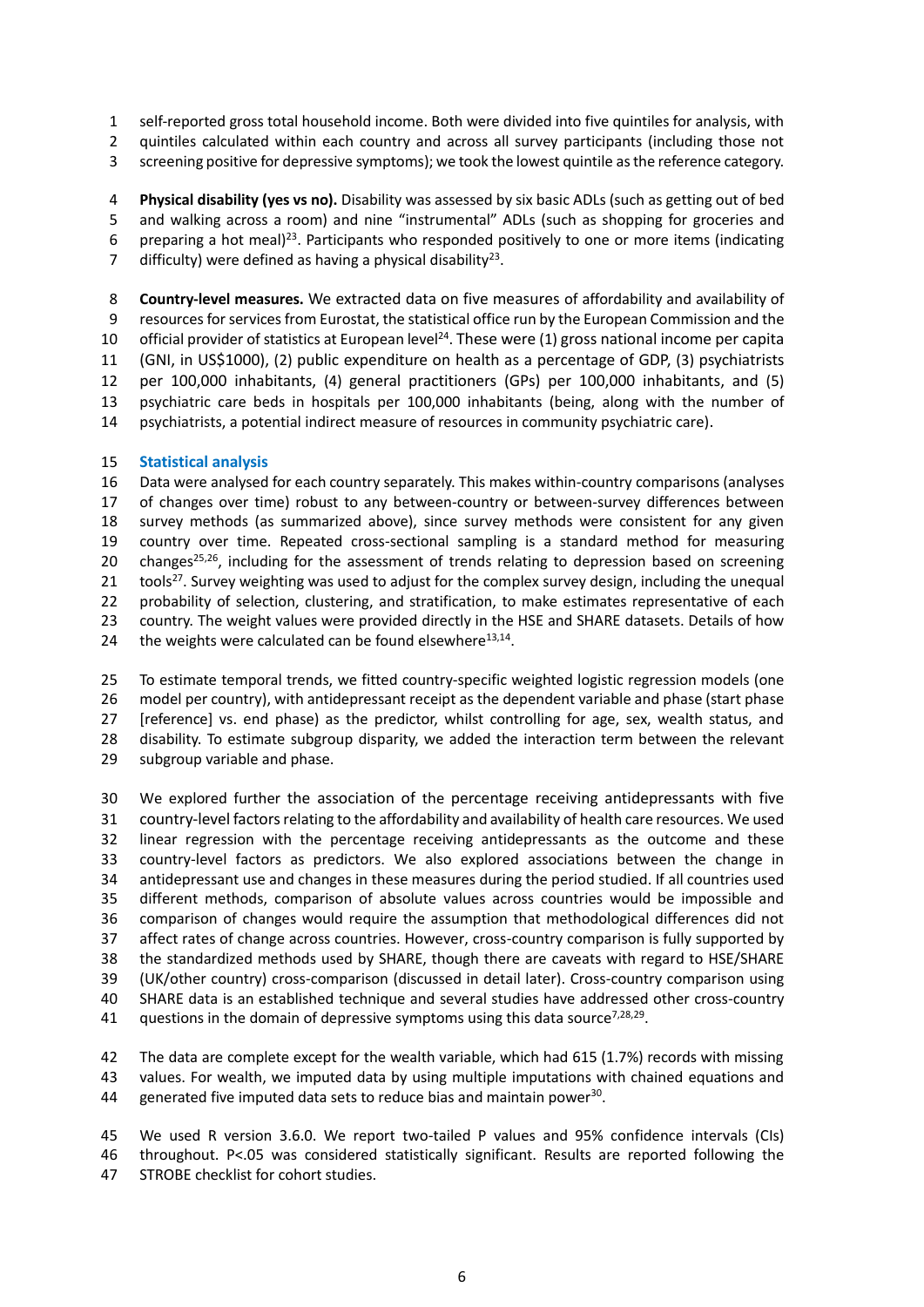#### **Role of the funding source**

 The funder of the study had no role in study design, data collection, data analysis, data interpretation, or writing of the article. The views expressed are those of the authors and not necessarily those of the NHS and the NIHR.

#### **Results**

 37,250 participants from 19 countries, who all screened positive for depressive symptoms, were included in this analysis (23,213 participants in the start phase, 2011–2015, and 14,037 participants in the end phase, 2015–2018). **Table 1** shows demographics by country and study phase. Among these participants, 68.4% were female and 38.2% had a physical disability. People aged 65 or over accounted for 59.1%, followed by people aged 50–64 (36.7%). With respect to the wealth measure, 16.2% (start phase) or 15.2% (end phase) were in the most affluent quintile (across all survey participants including those not screening positive for depressive symptoms), whilst 22.6% were in the least affluent quintile (Table 1), evidence of a significantly higher 15 prevalence of depressive symptoms amongst the less wealthy (start phase:  $\chi^2$ <sub>4</sub> = 653.07, *p* < 16 2.2×10<sup>-16</sup>; end phase:  $\chi^2$ <sub>4</sub> = 509.61, *p* < 2.2×10<sup>-16</sup>).

 Among people who screened positive for depressive symptoms, the percentage receiving antidepressants varied substantially between countries, with the lowest prescription rate being in Estonia (13.5%, 95%CI [11.9%, 15.3%]) and highest prescription rate being in Austria (81.3% [76.5%, 85.4%]) during 2015–2018 (**Figure 1**). After controlling for age, sex, wealth, and disability, there was a statistically significant increase in the proportion receiving antidepressants in 14 of 19 countries, with the smallest increase being in Slovenia (AOR for trend 1.68 [1.20, 2.36]) and the highest increase being in Germany (AOR for trend 10.07 [7.54, 13.46]) and Austria (AOR for trend 10.07 [7.32, 13.74]) (**Figure 1**). The percentage receiving antidepressants decreased in the UK (AOR for trend 0.78 [0.66, 0.92]), and did not change significantly in Israel, Luxembourg, the Netherlands, or Estonia (**Figure 1**).

 **Table 2** shows that an increase in public expenditure on health of 1% of GDP was significantly associated with a 5.43 [1.62, 9.25] per cent increase in antidepressant receipt, while the percentage receiving antidepressants was not associated with the other four country-level factors. **Table 2** also shows that change (across phases) in the percentage receiving antidepressants was negatively and significantly associated with the change in the number of psychiatric beds (coefficient −2.22 [−4.34, −0.11]) but not with the other four country-level factors.

 **Table 3** shows the age disparity in receiving antidepressants. Compared with people aged 50– 64, people aged 65 or over had a lower likelihood of receiving antidepressants in 15 of 19 countries, with the smallest differential reported in Luxembourg (AOR 0.70 [0.49, 0.98]) and the highest in Germany (AOR 0.28 [0.21, 0.37]). This disparity widened further in 12 of 15 countries from 2011–2015 to 2015–2018 (AORs for trend < 1, p < 0.05). Unlike other European countries, people aged 65 or over in the UK had a 35% higher likelihood of receiving antidepressants compared to 50–64 year olds (AOR 1.35 [1.05, 1.73]). Data on younger people were only available in the UK, in which younger people (especially those aged 13–19) were less likely to receive antidepressants during 2014–2018. They were 94% less likely to receive antidepressants than the reference group (AOR 0.06 [0.03, 0.12]), with no change in this gap from 2014 to 2018 (AOR for trend 3.74 [0.71, 19.69]). In contrast, we detected no age disparity in Israel, Netherlands, or Portugal.

 **Figure 3** shows the sex disparity in receipt of antidepressants. Men were less likely to receive antidepressants in 8 out of 19 countries, with the smallest gap being in Italy (AOR 0.74 [0.58, 0.95]) and the highest in the Czech Republic (AOR 0.42 [0.28, 0.61]). We detected no significant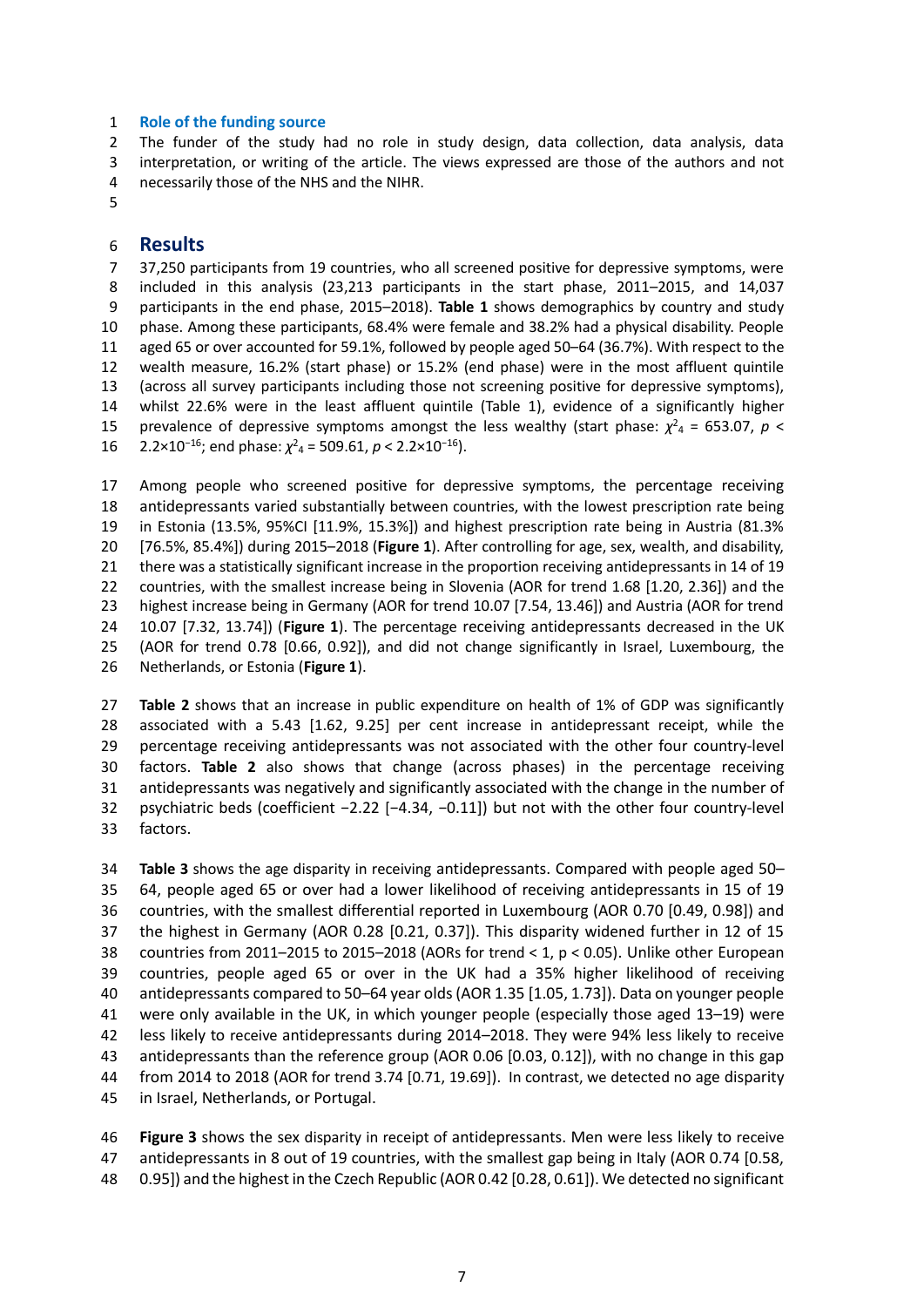change in these disparities from 2011–2015 to 2015–2018 (AOR for trend, *p* > 0.05). In Belgium,

2 although there was no overall sex disparity in receiving antidepressants (AOR 0.91 [0.75, 1.12]),

over time, men became more likely to receive antidepressants (AOR for trend 1.62 [1.07, 2.44]).

 **Table 4** shows the relationship between wealth status and antidepressant receipt (amongst those screening positive for depressive symptoms). In more than half of the countries, there was no wealth status effect, but there were some such effects in Austria, Belgium, Czech Republic, Denmark, Luxembourg, Slovenia, Spain, and Sweden. In Austria, Belgium, Denmark, Slovenia, Spain, and Sweden, some groups of more affluent people were less likely to receive antidepressants than those of the lowest wealth status. In Belgium, this wealth status disparity narrowed from 2013 to 2017, with richest people becoming more likely to receive antidepressants (AOR for trend 2.14 [1.15, 3.97]). In Sweden, this wealth status disparity also narrowed from 2013 to 2017, with middle-to-high-income people (AOR for trend 2.39 [1.01, 5.64]) and highest-income people (AOR for trend 3.03 [1.22, 7.54]) becoming more likely to receive antidepressants. In the Czech Republic and Luxembourg, some groups of higher- income people were more likely to receive antidepressants than those of the lowest wealth status (AORs > 1, *p* < 0.05), with no change in this wealth status disparity over time (AOR for trend, *p* > 0.05).

 **Figure 3** shows the disparity in receiving antidepressants with respect to physical disability. In 13 of 19 countries, people with physical disability were more likely to receive antidepressants compared to those with no such disability. The smallest gap was in Italy (AOR 1.42 [1.12, 1.80]) and the largest gap was in Israel (AOR 2.34 [1.46, 3.74]). This disability disparity narrowed in 5 of 13 countries from 2011–2015 to 2015–2018 (AORs for trend < 1, *p* < 0.05). In the UK, after adjustment for age, phase, wealth status, and physical disability, in contrast to the unadjusted risk, people having physical disability were less likely to receive antidepressants than those without such disability (AOR 0.61 [0.44, 0.84]), with no change in the size of the gap from 2014 to 2018.

# **Discussion**

### **Statement of principal findings**

 Usage of antidepressants by those who screened positive for depressive symptoms increased greatly from 2011–2015 to 2015–2018, but the magnitude of change varied widely among the European countries studied. The percentage receiving antidepressants was positively associated with the health expenditure in a country, but not with affordability (reflected by gross national income per capita) or availability of specific measured healthcare resources (the number of psychiatrists, general practitioners, or psychiatric hospitals beds). Increased usage of antidepressants was associated with a decrease in psychiatric bed provision, but not with changes in the other four country-level factors. Salient subgroup disparities were detected for sex, age, and physical disability. From the first phase (2011–2015) to the second (2015–2018), the age disparity widened, the sex disparity persisted, and the physical disability disparity narrowed. Disparity by wealth status was relatively weak.

#### **Possible explanations and comparison with other studies**

 Increases in usage of antidepressants by those with depressive symptoms may reflect improvements in access, via a concerted effort by European countries to integrate mental health 43 in primary care, including de-institutionalization and developing community-based care  $31,32$ . Our findings are consistent with previous European studies on antidepressant use within long-term 45 care facilities, and on hospitalization rates for mental disorders<sup>4,5,33-35</sup>. Our finding of the negative association between the change in the proportion with depressive symptoms receiving antidepressants and reductions in psychiatric hospital beds is also consistent with the influence of de-institutionalization. However, the changes observed were not consistently in line with the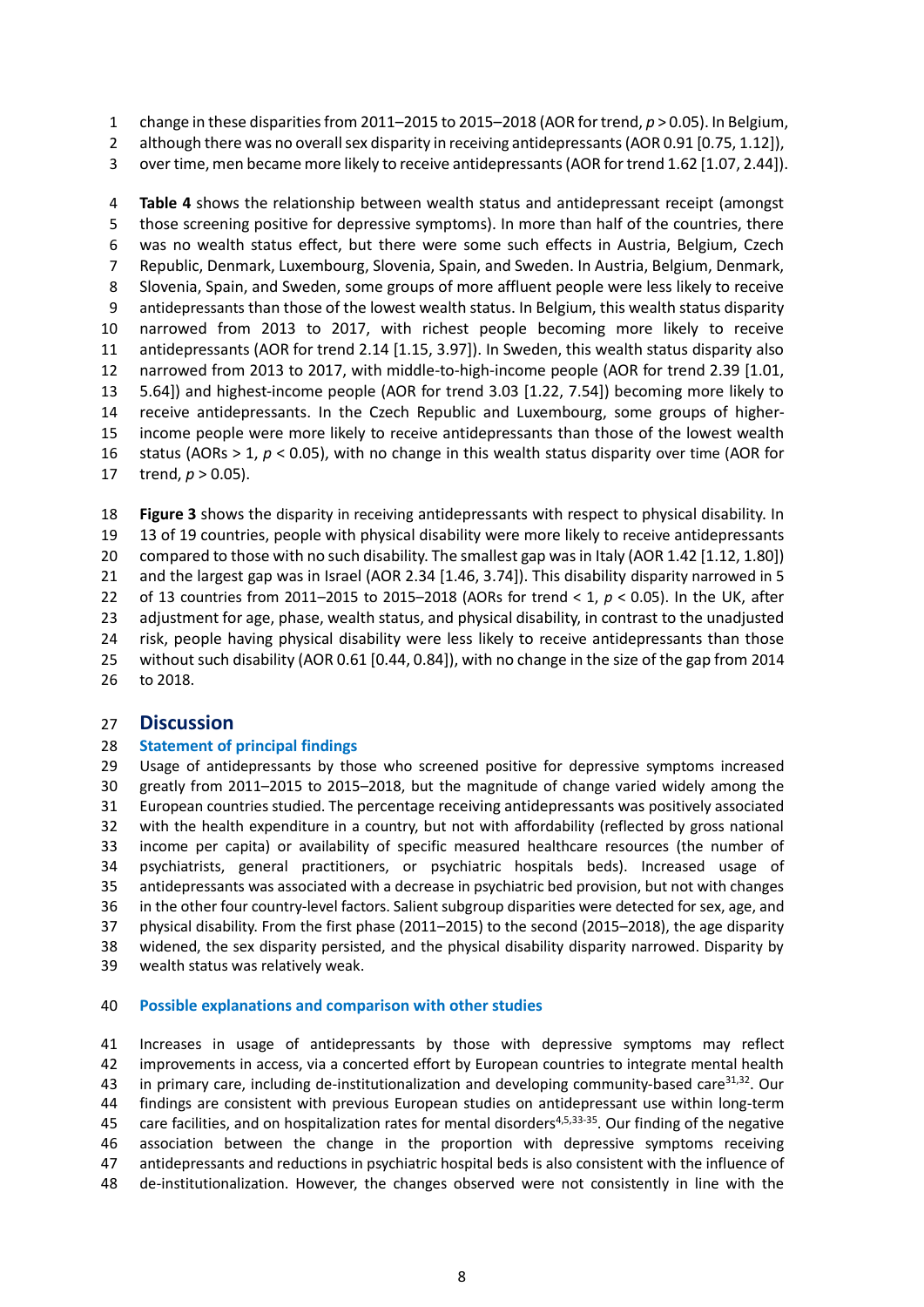process of community-based care in the countries studied. For instance, results varied between 2 countries considered to have well established and strong community-oriented delivery systems, such as the UK, Italy, Spain, Austria, and France<sup>32</sup> . Our country-level analyses (**Table 2**) provide more detail on this variation, showing that the percentage receiving antidepressants was associated with overall health expenditure in a country, but not with GNI or specific mental health care resource measures (general practitioners, psychiatrists, psychiatric beds). Furthermore, the progress made by countries was negatively associated with the changes in psychiatric beds, but not other country-level measures. Possible explanations include that financed public campaigns to inform the population about depression and to educate frontline professionals may have reduced 10 stigma and encouraged people to seek help for depression<sup>4,31</sup>. Compared to additional financial input, reconfiguration of existing services could also have increased access to, or use of, antidepressants. In addition, country-specific actions, such as clinical guidelines, may also affect 13 prescription practice<sup>34-36</sup>. For instance, the UK Improving Access to Psychological Therapies (IAPT) 14 programme emphasizes psychological treatment (i.e. a non-pharmacological approach) , and could explain why the percentage receiving antidepressants (among those screening positive for depressive symptoms) decreased in the UK.

 The results for 2015–2018 (**Figure 1**) also indicate variable usage of antidepressants, ranging from Austria (approximately 20%) to Estonia (more than 85%), compared to the mean of 38.7%. Patient preference, local clinical practice, under-accessibility, and potentially over-prescription of 20 antidepressants might all contribute<sup>5,38</sup>, as might differences in national policies or interventions. In addition, there is evidence that promotion by the pharmaceutical industry is positively 22 associated with antidepressant prescription<sup>39</sup>. Variations in this effect (which might be affected by a variety of factors such as limitations on promotional activities, promotional budgets, type of relationships with prescribers, and professional training) might explain some part of the cross-national differences in temporal trends; however, we did not have data enabling us to measure any such effect in our study. Systematic study of these variations in practice, including economic evaluations, could enhance practice and clinical outcomes in Europe and beyond.

 The high rates of antidepressant use and large increases in some countries studied are comparable 30 to the USA (69.4% in 2015, increased from 52.1% in 1996)<sup>40</sup>, but there are reasons for caution. People included in the present study had screened positive for depressive symptoms but that does not necessarily reflect a clinical diagnosis of a depressive disorder (self-report scales are 33 imprecise with respect to formal diagnosis<sup>18</sup>), or its severity if present. Use of antidepressants may have been inappropriate for those screening positive but without the disorder. Those who did have depression might have been treated appropriately with psychological therapy alone, declined antidepressants, or stopped antidepressant treatment following improvement or because of side effects. Therefore, high prevalence, or increases in, antidepressant usage (and thus prescription) in a given country does not necessarily imply better management. Potential alternative reasons for this trend include over-prescription and a use of antidepressants instead of an appropriate non-pharmacological therapy.

 People aged 65 or over were less likely to be prescribed antidepressants than people aged 50–64 in 15 of 19 European countries studied, a finding consistent with previous studies showing a 43 decrease in antidepressant usage with age, or highest usage in middle-aged populations<sup>34,35,41</sup>. Older populations are more likely to present with multiple diseases resulting in polypharmacy, and are more likely to suffer cognitive and functional impairment. Physicians may, as a result, be reluctant to prescribe antidepressant medications to avoid potential adverse drug–drug reactions, or may prefer psychological therapies because of the suboptimal effectiveness of antidepressant 48 medications among frail individuals with cognitive and functional impairment<sup>42-44</sup>; patient preference in considering of benefits and adverse effects of antidepressant use versus 50 psychological therapies may also contribute<sup>45,46</sup>. Alternatively, these findings could also indicate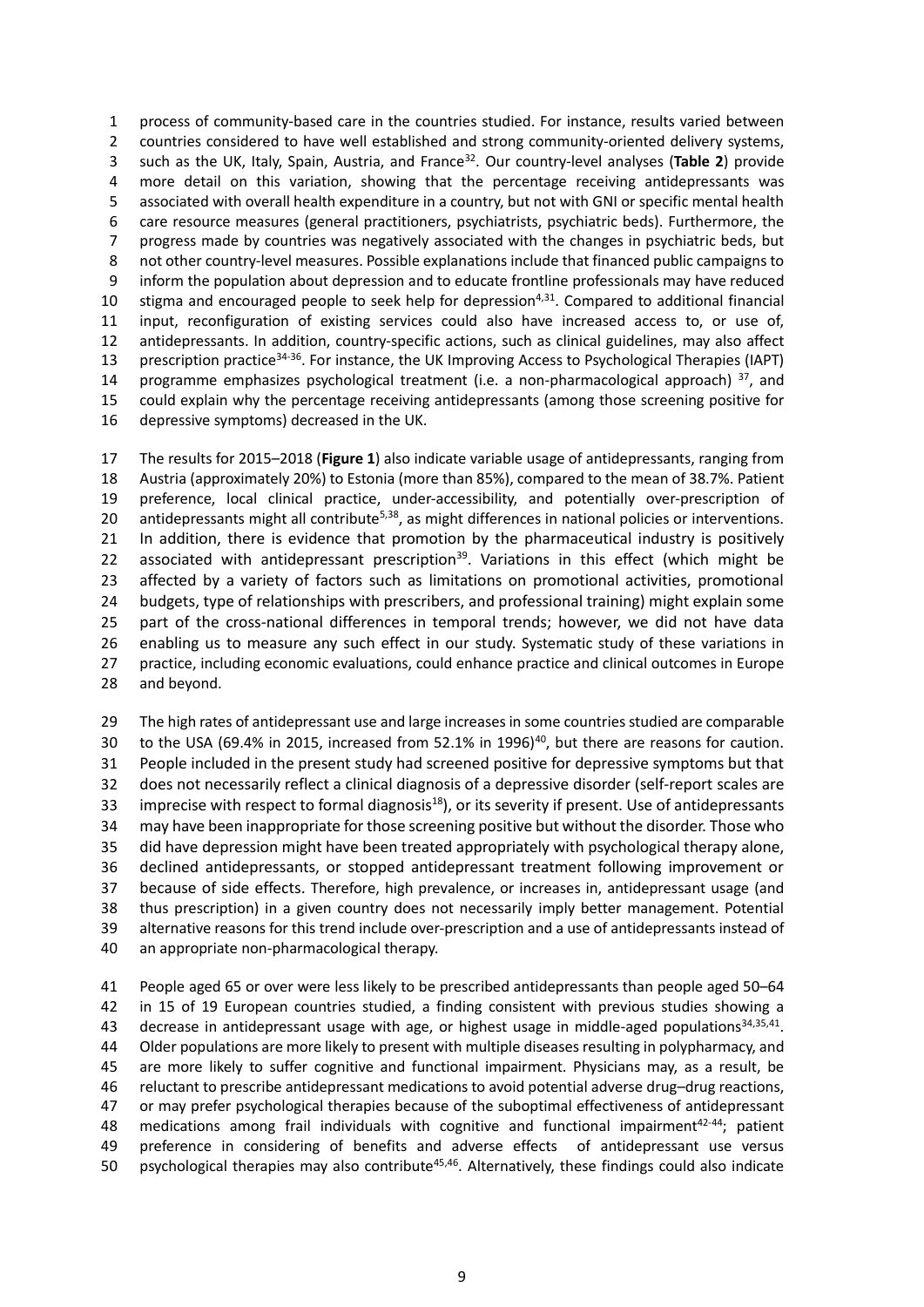inappropriate under-prescription of antidepressants to the older population, as suggested by findings from Germany (using data from 2008–2010) and the United States (using data from 2004– <sup>47,48</sup>. An updated study is needed, as our findings suggest that the age disparity in access to antidepressants has widened from 2011–2015 to 2015–2018—particularly as the underuse of antidepressants for depressive disorders is associated with increased disability, worsening of 6 clinical outcomes and increased mortality<sup>49</sup>. A further reason for the increase in age disparity might be population/sample aging (e.g. if the average age of people in the ≥65-year-old group was higher during 2015–2018 than 2011–2015). In contrast to other European countries, people aged 65 or over in the UK were more likely to be prescribed antidepressants than people aged 50–64. Prior work has also suggested over-prescription of antidepressants for older people, identified in 11 England and Wales using data from 1993-1997<sup>50</sup>.

 Some large-scale studies have found that the peak onset for depression is from the late teens to 13 about 20 years old<sup>51</sup> (though estimates have varied<sup>52</sup>). We found that UK people aged 13–19 were 94% less likely to receive antidepressants, followed by people aged 20–24 (77%), than people aged 50–64. Given evidence from data gathered at a similar time of increasing prevalence of depression 16 among young people in the UK, we should be concerned about under-prescription<sup>53,54</sup>. However, UK clinical guidelines advise psychological therapies as the first-line treatment, unless depression 18 is severe, for those under 18 years old<sup>55</sup>. There is a great deal of media and policy attention to mental health in young people, a mental health workforce shortage, and consequent referral 20 pressures impeding access to child and adolescent mental health services<sup>56</sup>. We lacked data on younger age groups from other European countries, but access to child and adolescent mental 22 health services is also sometimes suboptimal in other European countries<sup>57</sup>. More attention to depression in young people is needed, given the particularly high developmental price of 24 impairment during this key life stage, with further evidence of worse outcomes in recent cohorts<sup>58</sup>.

 Subgroup disparities were also identified in relation to sex and physical disability. In accordance 26 with previous studies<sup>4,5,33,59,60</sup>, we found that males were significantly less likely to receive 27 antidepressants in 8 of 19 countries. Physicians' prescribing behaviour may be influenced by sex 28 difference in external expression of emotions, or because men may be less likely to seek help<sup>33,59,60</sup>. This disparity changed little from 2011–2015 to 2015–2018, even widening in Belgium. Our finding that people with physical disability were significantly more likely to receive antidepressants in 13 31 of 19 countries is also consistent with previous studies<sup>59,61</sup>. Physical disability is associated with a higher prevalence of depression, so it is possible that depression is more likely to be recognized 33 and treated in this context<sup>59,61</sup>. This disability disparity narrowed in 5 of 13 countries primarily because of the improvement for people without physical disability, including Belgium, Germany, Switzerland, Poland, and Greece, which yet might suggest a degree of diagnostic overshadowing or lack of access to treatment for people with disability. The disparity in the UK was different from other European countries, in that people with physical disability in the UK (and screening positive for depressive symptoms) were less likely to receive antidepressants than those having no such disability, a picture that did not change from 2014 to 2018. A further study is needed to explore if this results from the use of psychological therapies or under-treatment, or potentially methodological differences between HSE and SHARE (discussed below).

 Significant disparity by wealth status was found in 8/19 countries studied, with variation in the direction of the relationship between individual wealth and antidepressant. This finding is to some extent in line with previous studies; for instance, a study from Peru concluded that<sup>62</sup> individuals 45 with lower levels of wealth were less likely to be treated for depression<sup>62</sup>, while a study from 46 Denmark<sup>63</sup> indicated that having higher income was associated with lower odds of using 47 antidepressants<sup>63</sup>. Our findings are likely to reflect the complex factors influencing the desirability of medication or psychological therapy as well as access that individual wealth could buy.

#### **Strengths and limitations**

To our knowledge, this is the first study to assess the accessibility of antidepressants for those who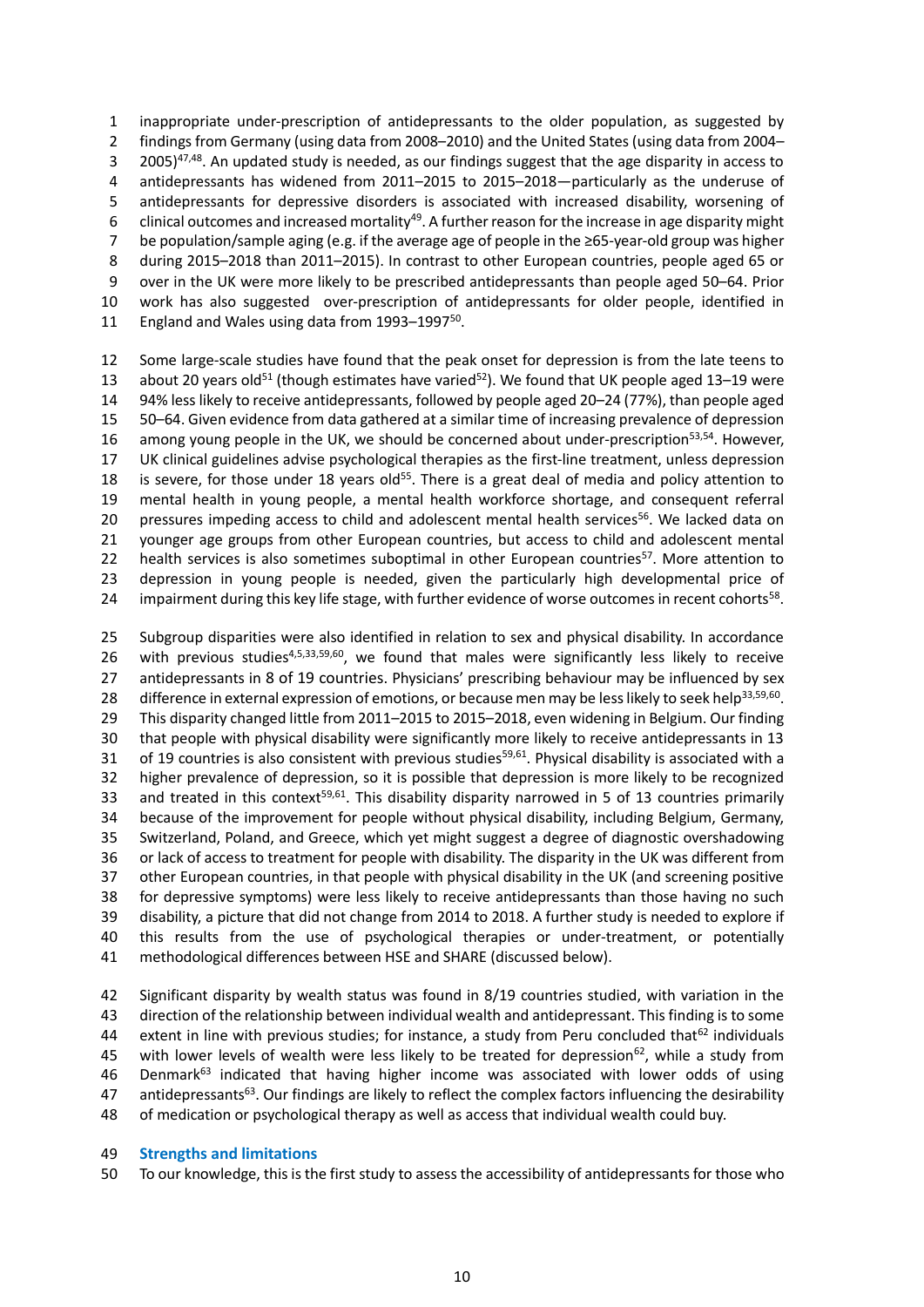screen positive for depressive symptoms following the end of the EMHAP (2013–2020). The repetitive cross-sectional representative data enabled the exploration of the progress made towards this goal. Subgroup analysis allowed a more nuanced and practical assessment of progress before the COVID-19 pandemic. The SHARE study used standardized methodology across its participating countries explicitly to support cross-country comparison, and we used this alongside measures of national health system factors to compare countries' responses.

 However, our findings should be treated with caution in that absolute comparisons between the UK and other countries should not be made, and comparisons between countries are subject to some caveats. The two surveys in this study (HSE, SHARE) have differences including: (a) the age range covered; (b) the sampling methods and the sample frames; (c) the instrument used to collect the information on depression symptoms; (d) measurement of wealth status; and (e) the method of cataloguing antidepressants. The antidepressant recording methods may have had different biases: for example, HSE's method, based on formulary drug class, would categorize a tricyclic antidepressant prescribed for neuropathic pain in the antidepressant category, but would omit lamotrigine for bipolar depression, while SHARE's self-rating method, based on perceived purpose, would enable participants to include benzodiazepines in the anxiolytic/antidepressant category but might exclude antidepressant drugs prescribed for an indication other than depression. Within SHARE, sampling methods are designed to be as similar as possible, but are not identical. We used survey weighting to adjust for differences caused by the survey design to make the data representative for each country and each period, and also analysed the data for each country separately. While this method provides robust handling of individual countries (as a given country was surveyed consistently over time), and consistent methods were used across 18/19 countries, statistical comparisons between countries, particularly between the UK and other countries, should be viewed with care. For other country-specific reasons (discussed above/below), Figure 1 should not be taken as a measure of countries' performance against some kind of standard.

 Our study also has a number of other limitations. First, informal support, other measures within primary care (such as exercise and sleep management), and psychological therapies are important 29 complements to antidepressants for treating depression<sup>31,64-67</sup>. However, no corresponding data from primary care were available. Second, there was a lack of clinical confirmation of diagnosis, as data were drawn from large-scale population surveys using self-administered instruments. Additionally, as a result, we were unable to distinguish unipolar depression (major depressive disorder) and bipolar depression; the latter is often not treated with conventional antidepressants. Third, the self-administered instruments have only been validated for binary detection of depressive disorders, and do not provide accurate quantification of severity. No data on antidepressant type/dose/duration were available. These limitations prevent us from establishing the relationship between degree of need and antidepressant prescription or measuring any potential over-prescription. Fourth, people with depression may have been successfully treated, and thus have been taking antidepressants but without residual symptoms to be identified by the survey instruments; such people would have been missed by this approach, underestimating the proportion of people with depression being treated with antidepressants. We note also the potential for bias in the other direction by including such people, given (for example) that monoaminergic antidepressants are also used for other conditions such as migraine or neuropathic pain syndromes. Fifth, the results of country-level analyses should be treated with caution. For instance, in most countries a considerable proportion of antidepressant prescribing is by non- psychiatrists; although we took into account the number of GPs, other types of non-psychiatric specialists, such as general physicians (internists) also make such prescriptions. Public expenditure on health is a common index to reflect country-level input and healthcare affordability, but in countries without universal health coverage, this measure may not account adequately for the requirement for patients to pay directly for antidepressant prescriptions, sums that are not included in national health expenditure evaluations. Psychiatric bed count and antidepressant receipt may be only loosely associated, because a majority of people with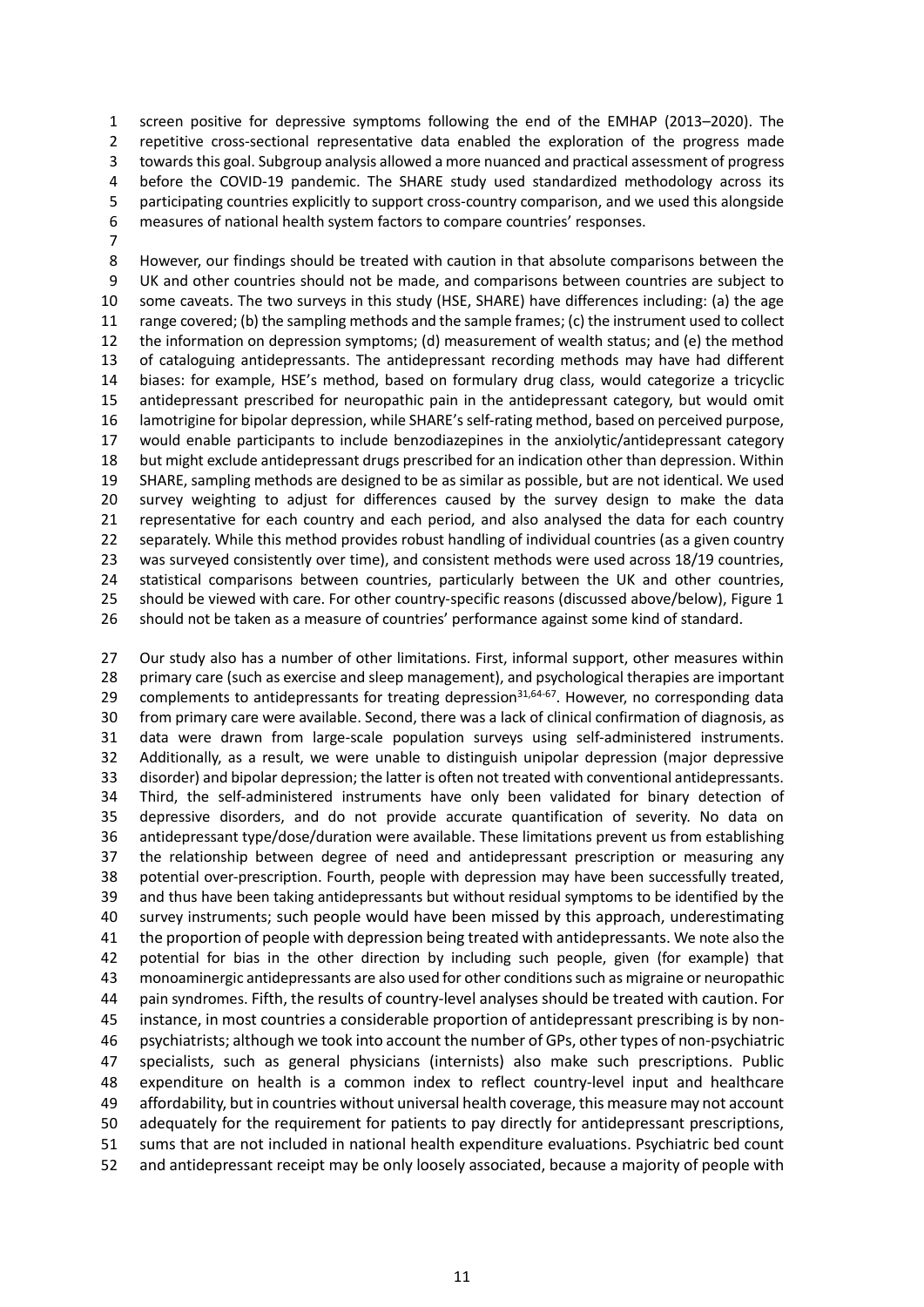major depressive disorder are not treated in hospital psychiatric settings (though bed counts

2 and the number of psychiatrists may be proxies for spending on secondary mental health care

more broadly). Therefore, the national-level results are only a macroscopic reflection with

multiple possible underlying reasons. For instance, spending saved by reducing psychiatric

beds might be used to improve mental health care in primary (or outpatient secondary) care,

or promote awareness in the general population. Sixth, since within-country analyses were of a

- priori interest, such comparisons were made without correction for multiple comparisons across
- all countries to reduce the chance of type II errors, though this of course increases the potential for type I error.

# **Generalizability, implications, and conclusions**

 Usage of antidepressants by those who screen positive for depressive symptoms has increased greatly among European countries, but the wide variance and subgroup disparities raise the possibilities of both under-accessibility and over-prescription. There were disparities in antidepressant usage by age, sex, and physical disability. The difference in usage by age deserves particular attention, as this disparity has in some cases widened. Our findings suggest that characteristics other than clinical need influence access to antidepressants for those who screen positive for depressive symptoms, though there are limitations that may reduce generalizability to those with depressive disorder. Commissioners, practitioners, and policy makers could use these findings as one starting point to investigate and improve appropriate access to mental health treatments in their regions. 

# **Abbreviations:**

- ADL, Activities of Daily Living;
- AOR, Adjusted Odds Ratio;
- ARC, Applied Research Collaboration;
- BNF, British National Formulary;
- CI, Confidence Interval;
- EMHAP, European Mental Health Action Plan;
- GDP, Gross Domestic Product;
- GHQ-12, 12-item General Health Questionnaire;
- GNI, Gross National Income per capita;
- GP, General Practitioner;
- HSE, Health Survey for England;
- IAPT, Improving Access to Psychological Therapies;
- IMD, Index of Multiple Deprivation;
- NHS, National Health Service;
- NIHR, National Institute for Health Research;
- OR, Odds Ratio;
- SHARE, Survey of Health, Ageing and Retirement in Europe;
- STROBE,Strengthening the Reporting of Observational Studies in Epidemiology
- UK, United Kingdom;
- USA, United States of America;
- WHO, World Health Organization;
- 

# **Contributors**

SC contributed to the concept and study design. SC conducted the analysis. SC, TJF, PBJ, and RNC

 interpreted the results. SC drafted the manuscript. TJF, PBJ, and RNC made critical revision of the manuscript for important intellectual content. All authors edited and approved the final manuscript.

# **Declaration of Interests**

SC declares no conflict of interest with this work.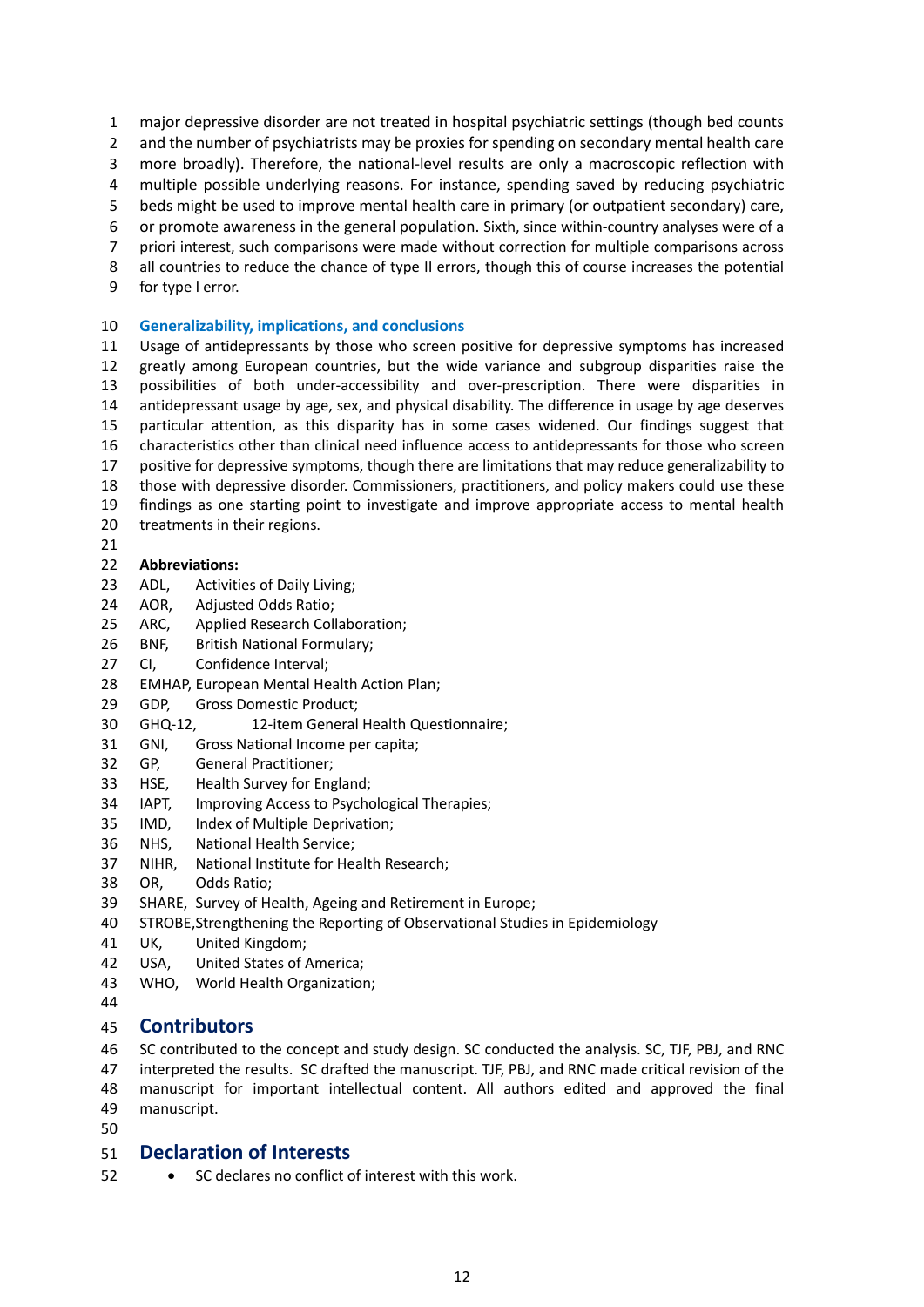- 1 TF consults to Place2Be a third sector organisation providing mental health support to schools.
- PBJ is a scientific advisory board member for MSD.
- RNC consults for Campden Instruments Ltd and receives royalties from Cambridge University Press, Cambridge Enterprise, and Routledge.
- 

# **Data availability statement:**

 The data are publicly available. The Health Survey for England can be accessed in UK Data Service [\(https://beta.ukdataservice.ac.uk/datacatalogue/series/series?id=2000021\)](https://beta.ukdataservice.ac.uk/datacatalogue/series/series?id=2000021). The Survey of Health, Ageing and Retirement in Europe can be accessed here [\(http://www.share-project.org/data-](http://www.share-project.org/data-access.html)[access.html\)](http://www.share-project.org/data-access.html).

# **Acknowledgements**

 We thank sincerely the teams of HSE and SHARE, for their efforts in data collection and for making the data publicly available. We thank three anonymous referees for helpful comments.

# **References**

 1. World Health Organization. The European mental health action plan 2013–2020. *Copenhagen: World Health Organization* 2015; **17**.

2. World Health Organization. Mental health action plan 2013-2020. 2013.

22 3. World Health Organization. Improving access to and appropriate use of medicines for mental disorders. 2017.

 4. Lewer D, O'Reilly C, Mojtabai R, Evans-Lacko S. Antidepressant use in 27 European countries: associations with sociodemographic, cultural and economic factors. *The British journal of psychiatry : the journal of mental science* 2015; **207**(3): 221-6.

 5. Gomez-Lumbreras A, Ferrer P, Ballarin E, et al. Study of antidepressant use in 5 European settings. Could economic, sociodemographic and cultural determinants be related to their use? *Journal of affective disorders* 2019; **249**: 278-85.

 6. Morris S, Earl K, Neave A. Health survey for England 2016: well-being and mental health. *London: Health and Social Care Information Centre* 2017.

 7. Aichberger MC, Schouler-Ocak M, Mundt A, et al. Depression in middle-aged and older first generation migrants in Europe: results from the Survey of Health, Ageing and Retirement in Europe (SHARE). *European psychiatry : the journal of the Association of European Psychiatrists* 2010; **25**(8): 468- 75.

 8. Alcser KH, Benson G, Börsch-Supan A, et al. The survey of health, aging, and retirement in Europe—Methodology. *Mannheim Mannheim Research Institute for the Economics of Aging (MEA)* 2005.

 9. NatCen Social Research, University College London. Health Survey for England User Guide. London: NHS Digital, 2019.

 10. Borsch-Supan A, Brandt M, Hunkler C, et al. Data Resource Profile: the Survey of Health, Ageing and Retirement in Europe (SHARE). *International journal of epidemiology* 2013; **42**(4): 992-1001.

 11. Mindell J, Biddulph JP, Hirani V, et al. Cohort profile: the health survey for England. *International journal of epidemiology* 2012; **41**(6): 1585-93.

 12. Bergmann M, Kneip T, De Luca G, Scherpenzeel A. Survey participation in the Survey of Health, Ageing and Retirement in Europe (SHARE), Wave 1-7: SHARE ERIC, 2019.

 13. NatCen Social Research; University College London. Health Survey for England 2018: Methods, 2019.

14. Survey of Health AaRiE. Release Guide 7.1.1 - SHARE, 2020.

15. Chen S, Jones PB, Underwood BR, et al. The early impact of COVID-19 on mental health and

 community physical health services and their patients' mortality in Cambridgeshire and Peterborough, UK. *Journal of psychiatric research* 2020; **131**: 244-54.

16. Chen S, She R, Qin P, et al. The Medium-Term Impact of COVID-19 Lockdown on Referrals to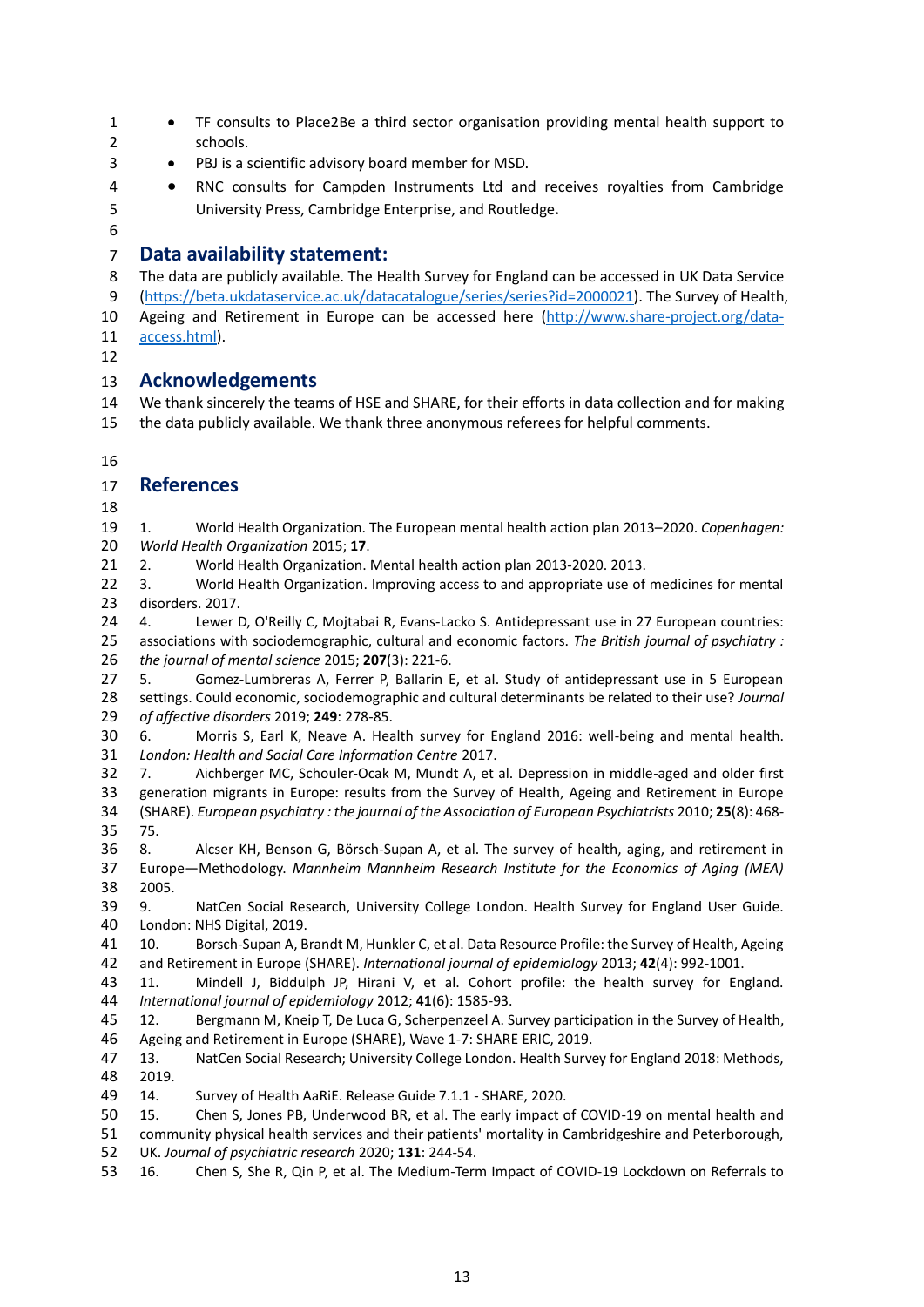Secondary Care Mental Health Services: A Controlled Interrupted Time Series Study. *Frontiers in psychiatry* 2020; **11**: 585915. 17. Sanchez-Lopez Mdel P, Dresch V. The 12-Item General Health Questionnaire (GHQ-12): reliability, external validity and factor structure in the Spanish population. *Psicothema* 2008; **20**(4): 839- 43. 18. Levis B, Benedetti A, Thombs BD, Collaboration DESD. Accuracy of Patient Health Questionnaire-9 (PHQ-9) for screening to detect major depression: individual participant data meta- analysis. *BMJ (Clinical research ed)* 2019; **365**: l1476. 19. Wolfrum R. Opinion of the Ethics Council of the Max Planck Society on the "SHARE" Project. [\[http://www.share-project.org/fileadmin/pdf\\_documentation/SHARE\\_ethics\\_approvals.pdf\]](http://www.share-project.org/fileadmin/pdf_documentation/SHARE_ethics_approvals.pdf) (accessed in Dec 14, 2021). 20. National Institute for Health and Care Excellence. British National Formulary (BNF). 2022. <https://bnf.nice.org.uk/> (accessed 21st Feb 2022). 21. Health and Social Care Information Centre. Health Survey for England 2016: Prescribed Medicines. 2017. <http://healthsurvey.hscic.gov.uk/media/63790/HSE2016-pres-med.pdf> (accessed 21st Feb 2021). 22. Ministry of Housing CLG. English indices of deprivation 2015. 2015. <https://www.gov.uk/government/statistics/english-indices-of-deprivation-2015> (accessed August 24 2021). 23. Steptoe A, Di Gessa G. Mental health and social interactions of older people with physical disabilities in England during the COVID-19 pandemic: a longitudinal cohort study. *Lancet Public Health* 2021; **6**(6): e365-e73. 24. European Commission. [https://ec.europa.eu/eurostat/web/main.](https://ec.europa.eu/eurostat/web/main) 2021. <https://ec.europa.eu/eurostat/web/main> (accessed 06/01 2021). 25. Rafferty A, Walthery P, King-Hele S. Analysing change over time: repeated cross sectional and longitudinal survey data. 2015. 26. Heeringa SG, West BT, Berglund PA. Applied survey data analysis: chapman and hall/CRC; 2017. 28 27. Chobufo MD, Khan S, Agbor VN, et al. 10-Year trend in the prevalence and predictors of depression among patients with heart failure in the USA from 2007-2016. *International journal of cardiology* 2020; **301**: 123-6. 28. Castro-Costa E, Dewey M, Stewart R, et al. Ascertaining late-life depressive symptoms in Europe: an evaluation of the survey version of the EURO-D scale in 10 nations. The SHARE project. *International journal of methods in psychiatric research* 2008; **17**(1): 12-29. 29. Ploubidis GB, Grundy E. Later-life mental health in Europe: a country-level comparison. *The journals of gerontology Series B, Psychological sciences and social sciences* 2009; **64**(5): 666-76. 30. van Buuren S, Groothuis-Oudshoorn K. mice: Multivariate Imputation by Chained Equations in R. *J Stat Softw* 2011; **45**(3): 1-67. 31. Angelo Barbato, Martine Vallarino, Filippo Rapisarda, Antonio Lora, Almeida JMCd. Access to mental health care in Europe. 2016. [https://ec.europa.eu/health/sites/default/files/mental\\_health/docs/ev\\_20161006\\_co04\\_en.pdf.](https://ec.europa.eu/health/sites/default/files/mental_health/docs/ev_20161006_co04_en.pdf) 32. Gutierrez-Colosia MR, Salvador-Carulla L, Salinas-Perez JA, et al. Standard comparison of local mental health care systems in eight European countries. *Epidemiology and psychiatric sciences* 2019; **28**(2): 210-23. 33. Borghini A, Seghieri C, Brodo L, Breschi M. Variations in use and access of mental health services in Europe. *Eur J Public Health* 2020; **30**(Supplement\_5): ckaa165. 1284. 34. Giovannini S, Onder G, van der Roest HG, et al. Use of antidepressant medications among older adults in European long-term care facilities: a cross-sectional analysis from the SHELTER study. *Bmc Geriatr* 2020; **20**(1): 310. 35. Lukacisinova A, Fialova D, Peel NM, et al. The prevalence and prescribing patterns of benzodiazepines and Z-drugs in older nursing home residents in different European countries and Israel: retrospective results from the EU SHELTER study. *BMC geriatrics* 2021; **21**(1): 277. 36. Rat C, Penhouet G, Gaultier A, et al. Did the new French pay-for-performance system modify benzodiazepine prescribing practices? *BMC health services research* 2014; **14**: 301. 37. Chen S, Cardinal RN. Accessibility and efficiency of mental health services, United Kingdom of Great Britain and Northern Ireland. *Bulletin of the World Health Organization* 2021; **99**(9): 674-9. 38. MARÍA ÁLVAREZ DEL VAYO, ÁNGELA BERNARDO, TORRECILLAS C. Antidepressant use in Europe

continues to break records. 2021. [https://civio.es/medicamentalia/2021/04/30/antidepressant-use-in-](https://civio.es/medicamentalia/2021/04/30/antidepressant-use-in-europe-continues-to-break-records/)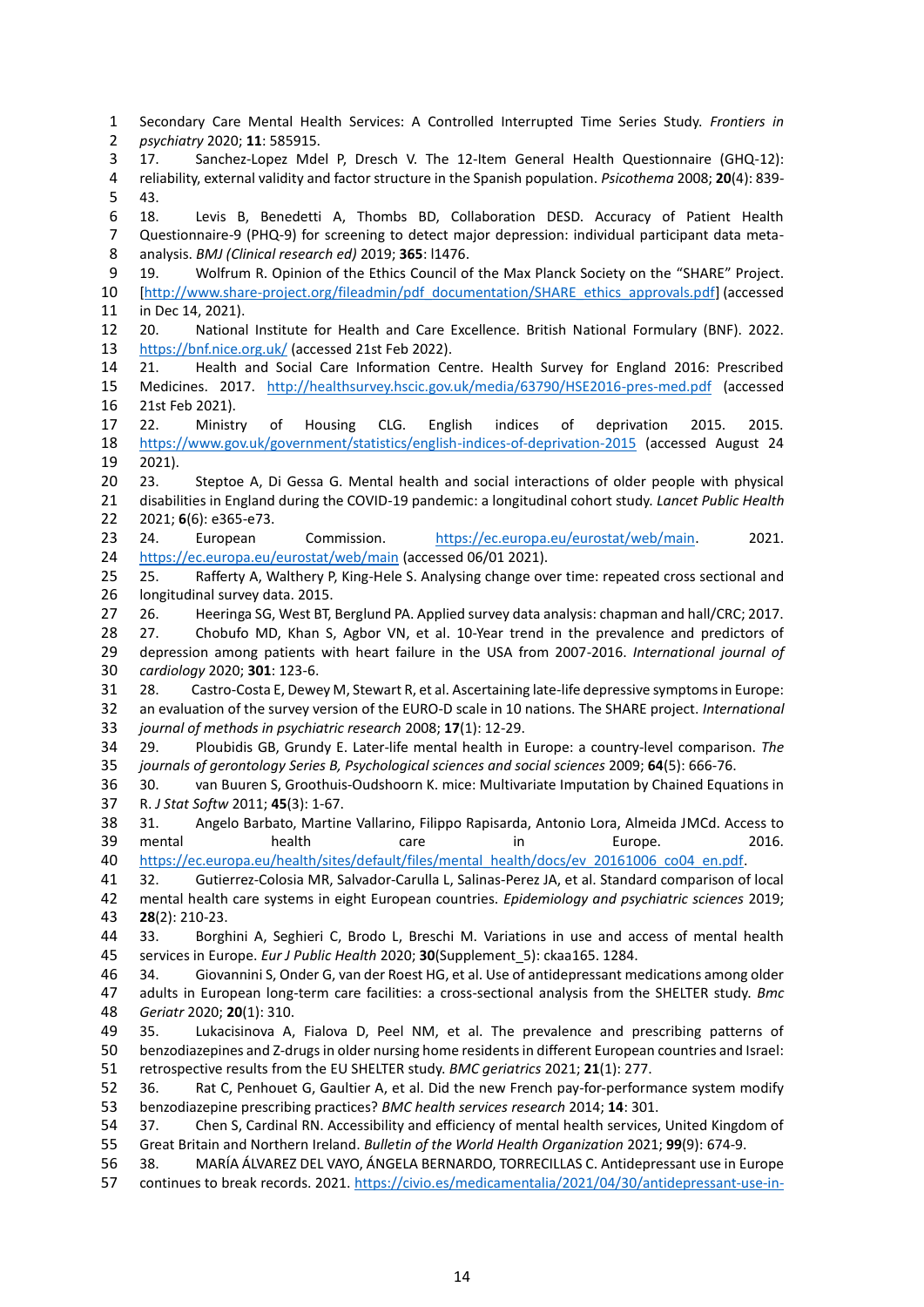[europe-continues-to-break-records/](https://civio.es/medicamentalia/2021/04/30/antidepressant-use-in-europe-continues-to-break-records/) (accessed 06/28 2021).

 39. Hansen RA, Chen SY, Gaynes BN, Maciejewski ML. Relationship of pharmaceutical promotion to antidepressant switching and adherence: a retrospective cohort study. *Psychiatric services (Washington, DC)* 2010; **61**(12): 1232-8.

 40. Luo Y, Kataoka Y, Ostinelli EG, Cipriani A, Furukawa TA. National Prescription Patterns of Antidepressants in the Treatment of Adults With Major Depression in the US Between 1996 and 2015: A Population Representative Survey Based Analysis. *Frontiers in psychiatry* 2020; **11**: 35.

 41. Karkare SU, Bhattacharjee S, Kamble P, Aparasu R. Prevalence and predictors of antidepressant prescribing in nursing home residents in the United States. *The American journal of geriatric pharmacotherapy* 2011; **9**(2): 109-19.

 42. Brown MN, Lapane KL, Luisi AF. The management of depression in older nursing home residents. *Journal of the American Geriatrics Society* 2002; **50**(1): 69-76.

 43. Coupland C, Dhiman P, Morriss R, Arthur A, Barton G, Hippisley-Cox J. Antidepressant use and risk of adverse outcomes in older people: population based cohort study. *BMJ (Clinical research ed)* 2011; **343**: d4551.

 44. Estrela M, Herdeiro MT, Ferreira PL, Roque F. The Use of Antidepressants, Anxiolytics, Sedatives and Hypnotics in Europe: Focusing on Mental Health Care in Portugal and Prescribing in Older Patients. *International journal of environmental research and public health* 2020; **17**(22).

 45. Winter SE, Barber JP. Should treatment for depression be based more on patient preference? *Patient preference and adherence* 2013; **7**: 1047-57.

 46. Cartwright C, Gibson K, Read J, Cowan O, Dehar T. Long-term antidepressant use: patient perspectives of benefits and adverse effects. *Patient preference and adherence* 2016; **10**: 1401-7.

 47. Boehlen FH, Freigofas J, Herzog W, et al. Evidence for underuse and overuse of antidepressants in older adults: Results of a large population-based study. *International journal of geriatric psychiatry* 2019; **34**(4): 539-47.

 48. Hanlon JT, Wang X, Castle NG, et al. Potential underuse, overuse, and inappropriate use of antidepressants in older veteran nursing home residents. *Journal of the American Geriatrics Society* 2011; **59**(8): 1412-20.

49. Alexopoulos GS. Depression in the elderly. *Lancet* 2005; **365**(9475): 1961-70.

 50. Shah R, Uren Z, Baker A, Majeed A. Deaths from antidepressants in England and Wales 1993- 1997: analysis of a new national database. *Psychological medicine* 2001; **31**(7): 1203-10.

 51. Pedersen CB, Mors O, Bertelsen A, et al. A comprehensive nationwide study of the incidence rate and lifetime risk for treated mental disorders. *JAMA psychiatry* 2014; **71**(5): 573-81.

 52. Kessler RC, Berglund P, Demler O, Jin R, Merikangas KR, Walters EE. Lifetime prevalence and age-of-onset distributions of DSM-IV disorders in the National Comorbidity Survey Replication. *Archives of general psychiatry* 2005; **62**(6): 593-602.

 53. Sadler K, Vizard T, Ford T, Goodman A, Goodman R, McManus S. Mental health of children and young people in England, 2017: trends and characteristics. 2018.

 54. McManus S, Gunnell D, Cooper C, et al. Prevalence of non-suicidal self-harm and service contact in England, 2000-14: repeated cross-sectional surveys of the general population. *Lancet Psychiatry* 2019; **6**(7): 573-81.

 55. Luxton R, Kyriakopoulos M. Depression in children and young people: identification and management NICE guidelines. *Archives of disease in childhood Education and practice edition* 2021.

 56. NHS Digital. NHS workforce statistics. 2019. [https://digital.nhs.uk/data-and](https://digital.nhs.uk/data-and-information/publications/statistical/nhs-workforce-statistics)[information/publications/statistical/nhs-workforce-statistics](https://digital.nhs.uk/data-and-information/publications/statistical/nhs-workforce-statistics) (accessed 06/25 2021).

 57. Gregoric Kumperscak H, Clausen C, Anagnostopoulos D, et al. Child and adolescent psychiatry training and mental health care in Southeast Europe. *Eur Child Adolesc Psychiatry* 2020; **29**(1): 29-39.

 58. Thompson EJ, Richards M, Ploubidis GB, Fonagy P, Patalay P. Changes in the adult consequences of adolescent mental ill-health: findings from the 1958 and 1970 British birth cohorts. *Psychological medicine* 2021: 1-10.

 59. Kagstrom A, Alexova A, Tuskova E, et al. The treatment gap for mental disorders and associated factors in the Czech Republic. *European psychiatry : the journal of the Association of European Psychiatrists* 2019; **59**: 37-43.

 60. Cabezas-Rodríguez A, Bacigalupe A, Martín U. Diagnosis and Treatment of Depression in Spain: Are There Gender Inequalities? *International journal of environmental research and public health* 2020; **17**(24).

61. Twomey CD, Baldwin DS, Hopfe M, Cieza A. A systematic review of the predictors of health